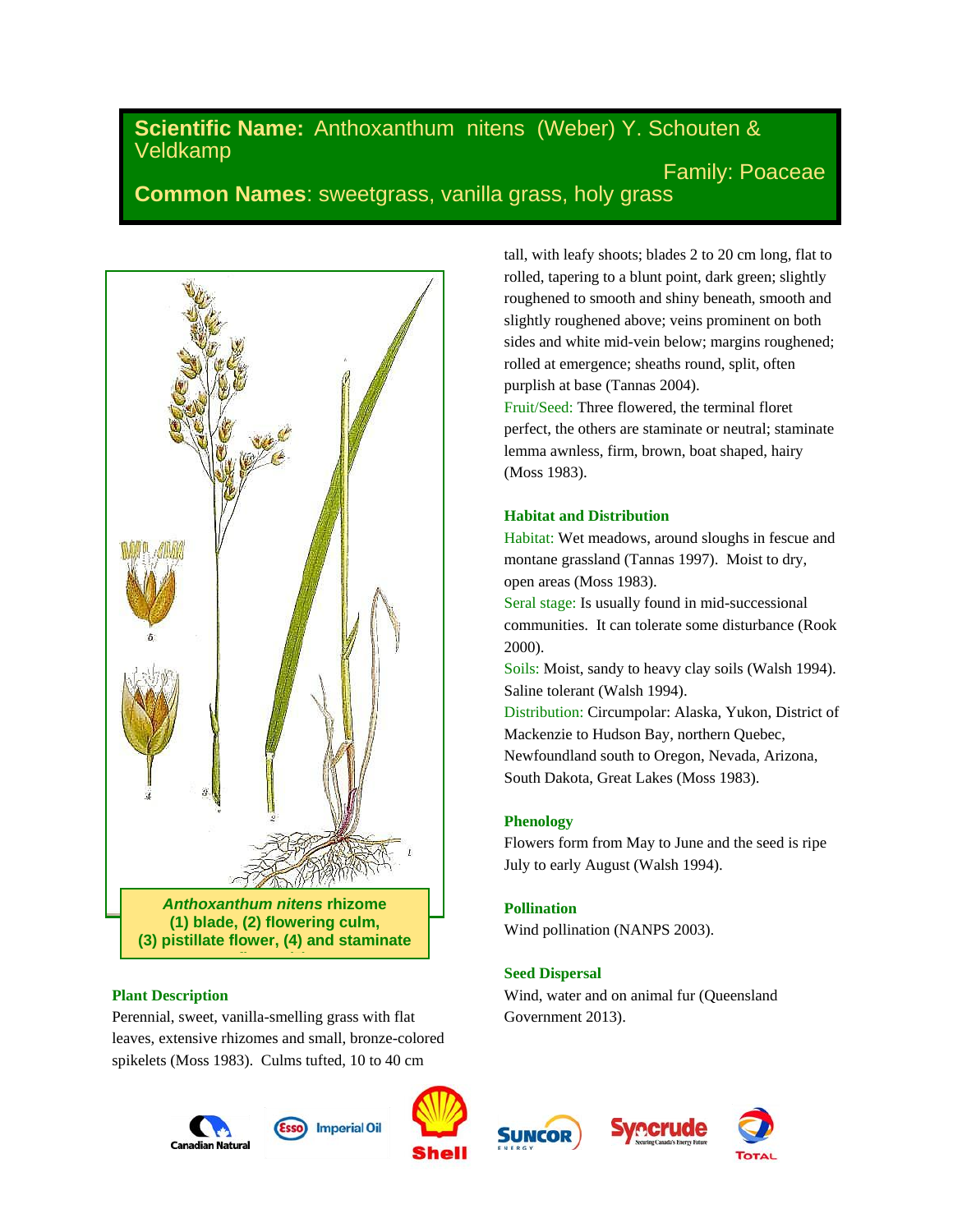# **Genetics**

2n=28, 42, 56 (Moss 1983).

### **Symbiosis**

No literature found.

# **Seed Processing**

Collection: Sweetgrass inconsistently produces seeds. Seeds can be collected in summer by hand picking (Winslow 2001).



Seed weight: 0.41 g/1,000 seeds (Stevens and Winslow 2010). 0.8 to 1.2 g/1,000 seeds (Smreciu et al. 2002).

Harvest Dates: Late June to early August (Walsh 1994).

Cleaning: Dry seed before crushing. Use blowers or screens to remove chaff from seeds (Smreciu et al. 2002).

Storage: Store dry at room temperature (Smreciu et al. 2002).

Longevity: Seed maintains viability up to three years (Smreciu et al. 2002).

# **Propagation**

Natural Regeneration: Can produce by seed or rhizomes (vegetative). New plants are commonly produced vegetatively as many seeds are non-viable (Rook 2000).

Pre-treatment: None required (Smreciu et al. 2002). *Anthoxanthum nitens* requires a period of cold temperatures before it will germinate from seed (Stevens and Winslow 2010). Royal Botanic Garden Kew (2008) stratified the seed at 6°C for 8 weeks. Vegetative Propagation: Most successful method is by the division of rhizomes (Rook 2000). Germination: Seed germination tests have averaged 25% to 30%.

100% germination with pre-treatments when germinated on a 1% agar media for 2 weeks at temperatures of 23/9°C (12 hrs day / 12 hours night) (Royal Botanic Gardens Kew 2008). Plant late fall, late winter, or early spring while keeping seeds moist until seedling emergence, in about 10 to 14 days (Stevens and Winslow 2010). Seedlings grew and survived well in a greenhouse trial (Smreciu et al. 2002).



*Anthoxanthum nitens* **seeds**







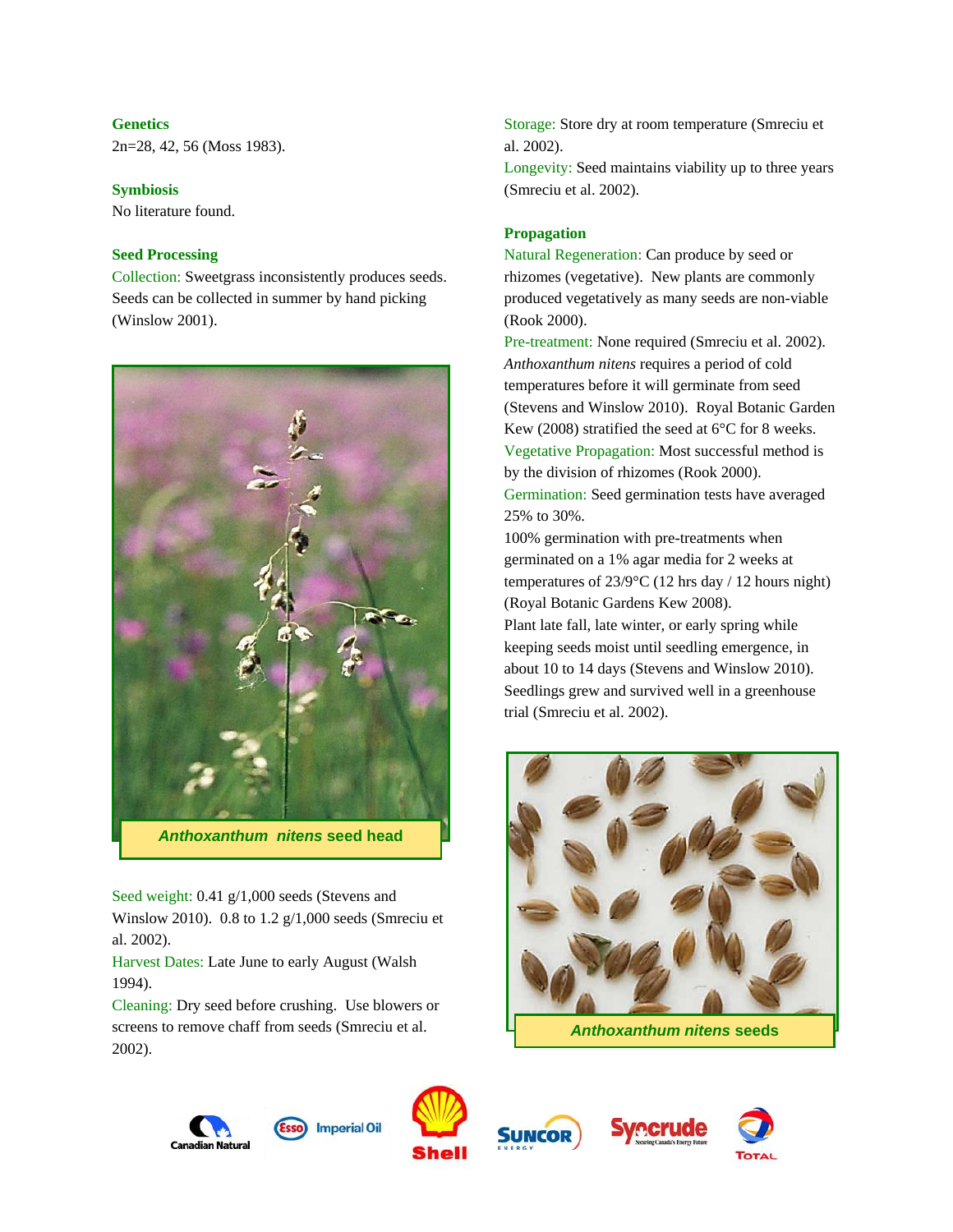#### **Aboriginal/Food Uses**

Food: Seeds are edible though they were not used as food. Essential oils from the leaves were used as a vanilla flavor additive in candy and drinks (MacKinnon et al. 2009).

Medicinal: Made into medicinal tea for treatment of coughs, sore throat, fever, venereal infection, chafing, windburn, internal pains and sore eyes. Also used to stop vaginal bleeding and help with childbirth. Smoke was also inhaled for cold relief (MacKinnon et al. 2009).

Other: Sweetgrass is a very important plant to the First Nations people in Canada. It is commonly braided and burned as incense; used in ceremonies to cleanse and purify people as well as to bring blessings and protection. Chewed to increase endurance during ceremonial fasting. Used to perfume clothing, repel insects and leaves soaked in water made a sweet hair rinse (MacKinnon et al. 2009). Grass blades were also used for making baskets, mats and sewing material (MacKinnon et al. 2009).

#### **Wildlife/Forage Usage**

Wildlife: Less palatable than other grasses because it contains a chemical called coumarin, which causes the grass to have a bitter flavor to grazing animals (Agriculture and Agri-Food Canada 2012). Livestock: Has good forage value (Tannas 2001). Grazing Response: Increaser (Wroe et al. 2003).

#### **Reclamation Potential**

Deep vigorous rhizomes make it useful as erosion control and slope stabilizer (Walsh 1994).

# **Commercial Resources**

Availability: Are available in Alberta Nurseries (ANPC 2010).

Uses: Medicinal plant (Agriculture and Agri-Food Canada 2012).

Contains a strong anti-oxicidents that can be used to prevent the breakdown of lipids in commercial

processing and storage of food products (Grigonis et al. 2004).

#### **Notes**

Synonyms include *Hierochloe odorata* (ITIS n.d.).

### **Photo Credits**

Photo 1: Prairie Moon Nursery 2011. Photo 2: Project Runeberg 2009. Wikimedia Commons. Photo 3: Wild Rose Consulting, Inc. 2010 Line Drawing: Carl Lindman, Carl Axel Magnus Lindman @ Wikimedia commons 2013

### **References**

Agriculture and Agri-Food Canada, 2012. Hierochloë odorata (L.) (Beauv. Sweet Grass). IN: Canadian Medicinal Crops. National Research Council, Ottawa, Ontario. [http://www4.agr.gc.ca/AAFC-AAC/display](http://www4.agr.gc.ca/AAFC-AAC/display-afficher.do?id=1300912084291&lang=eng)[afficher.do?id=1300912084291&lang=eng](http://www4.agr.gc.ca/AAFC-AAC/display-afficher.do?id=1300912084291&lang=eng) [Last accessed June 12, 2013].

ANPC (Alberta Native Plant Council), 2010. Native Plant Source List.

[http://www.anpc.ab.ca/assets/ANPC\\_2010\\_Native\\_Pl](http://www.anpc.ab.ca/assets/ANPC_2010_Native_Plant_Source_List.pdf) ant Source List.pdf [Last accessed June 14, 2013].

Grigonis, D., P.R Venskutonis, B. Sivik, M. Sandahl and C.S Eskilsson, 2004. Comparison of different extraction techniques for isolation of antioxidants from sweet grass (*Hierochloë odorata*). The Journal Of Supercritical Fluids 33: 223-233.

ITIS (International Taxonomic Information System), n.d. *Anthoxanthum nitens* (Weber) Y. Schouten & Veldkamp. IN: Integrated taxonomic information system on-line database.

[http://www.itis.gov/servlet/SingleRpt/SingleRpt?sear](http://www.itis.gov/servlet/SingleRpt/SingleRpt?search_topic=TSN&search_value=508923) [ch\\_topic=TSN&search\\_value=508923](http://www.itis.gov/servlet/SingleRpt/SingleRpt?search_topic=TSN&search_value=508923) [Last accessed June 14, 2013]. [http://www.itis.gov](http://www.itis.gov/)

Mackinnon, A., L. Kershaw, J.T. Aranason, P. Owen, A. Karst and F Hamersley, 2009. Edible and